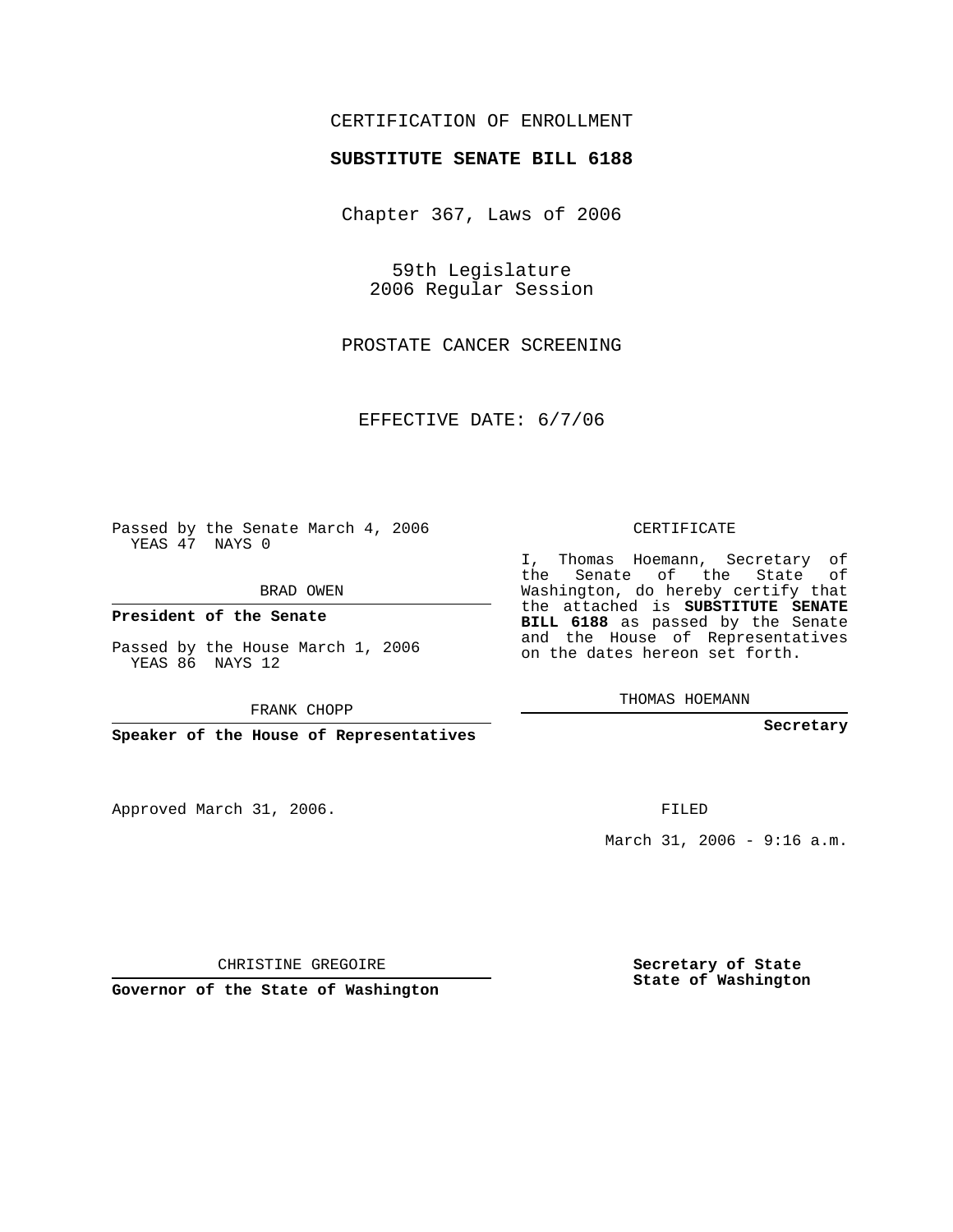## **SUBSTITUTE SENATE BILL 6188** \_\_\_\_\_\_\_\_\_\_\_\_\_\_\_\_\_\_\_\_\_\_\_\_\_\_\_\_\_\_\_\_\_\_\_\_\_\_\_\_\_\_\_\_\_

\_\_\_\_\_\_\_\_\_\_\_\_\_\_\_\_\_\_\_\_\_\_\_\_\_\_\_\_\_\_\_\_\_\_\_\_\_\_\_\_\_\_\_\_\_

AS AMENDED BY THE HOUSE

Passed Legislature - 2006 Regular Session

## **State of Washington 59th Legislature 2006 Regular Session**

**By** Senate Committee on Health & Long-Term Care (originally sponsored by Senators Johnson, Keiser, Oke, Rockefeller, Thibaudeau and Kohl-Welles)

READ FIRST TIME 01/30/06.

 AN ACT Relating to health benefit plans offering coverage for prostate cancer screening; adding a new section to chapter 41.05 RCW; adding a new section to chapter 48.20 RCW; adding a new section to chapter 48.21 RCW; adding a new section to chapter 48.44 RCW; adding a new section to chapter 48.46 RCW; adding a new section to chapter 48.125 RCW; adding a new section to chapter 70.47 RCW; and adding a new section to chapter 74.09 RCW.

BE IT ENACTED BY THE LEGISLATURE OF THE STATE OF WASHINGTON:

 NEW SECTION. **Sec. 1.** A new section is added to chapter 41.05 RCW to read as follows:

 (1) Each plan offered to public employees and their covered dependents under this chapter that is not subject to the provisions of Title 48 RCW and is issued or renewed after December 31, 2006, shall provide coverage for prostate cancer screening, provided that the screening is delivered upon the recommendation of the patient's physician, advanced registered nurse practitioner, or physician assistant.

 (2) This section shall not be construed to prevent the application of standard policy provisions applicable to other benefits, such as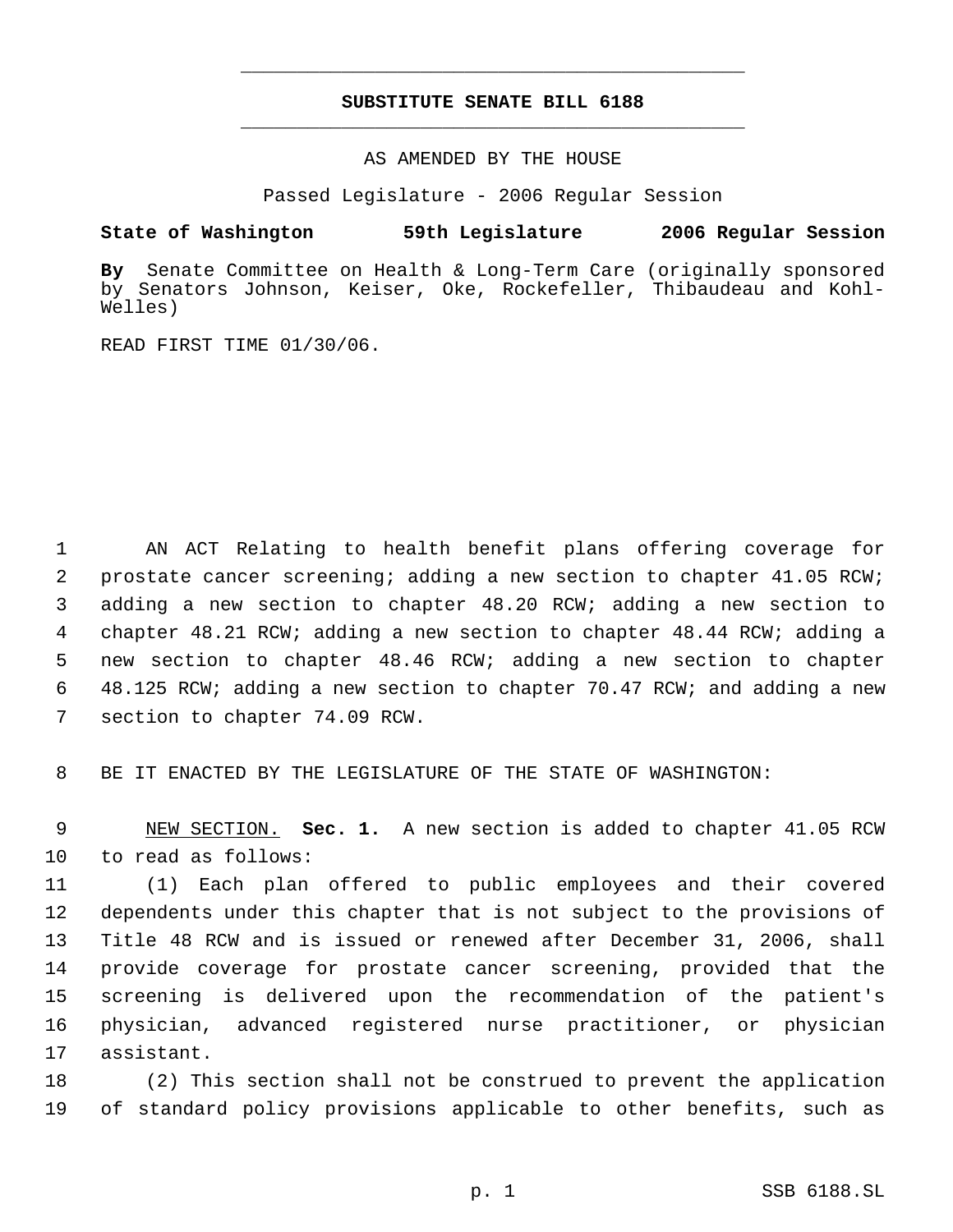deductible or copayment provisions. This section does not limit the authority of the health care authority to negotiate rates and contract with specific providers for the delivery of prostate cancer screening services. This section shall not apply to medicare supplemental policies or supplemental contracts covering a specified disease or other limited benefits.

 NEW SECTION. **Sec. 2.** A new section is added to chapter 48.20 RCW to read as follows:

 (1) Each disability insurance policy issued or renewed after December 31, 2006, that provides coverage for hospital or medical expenses shall provide coverage for prostate cancer screening, provided that the screening is delivered upon the recommendation of the patient's physician, advanced registered nurse practitioner, or physician assistant.

 (2) This section shall not be construed to prevent the application of standard policy provisions applicable to other benefits, such as deductible or copayment provisions. This section does not limit the authority of an insurer to negotiate rates and contract with specific providers for the delivery of prostate cancer screening services. This section shall not apply to medicare supplemental policies or supplemental contracts covering a specified disease or other limited benefits.

 NEW SECTION. **Sec. 3.** A new section is added to chapter 48.21 RCW to read as follows:

 (1) Each group disability insurance policy issued or renewed after December 31, 2006, that provides coverage for hospital or medical expenses shall provide coverage for prostate cancer screening, provided that the screening is delivered upon the recommendation of the patient's physician, advanced registered nurse practitioner, or physician assistant.

 (2) This section shall not be construed to prevent the application of standard policy provisions applicable to other benefits, such as deductible or copayment provisions. This section does not limit the authority of an insurer to negotiate rates and contract with specific providers for the delivery of prostate cancer screening services. This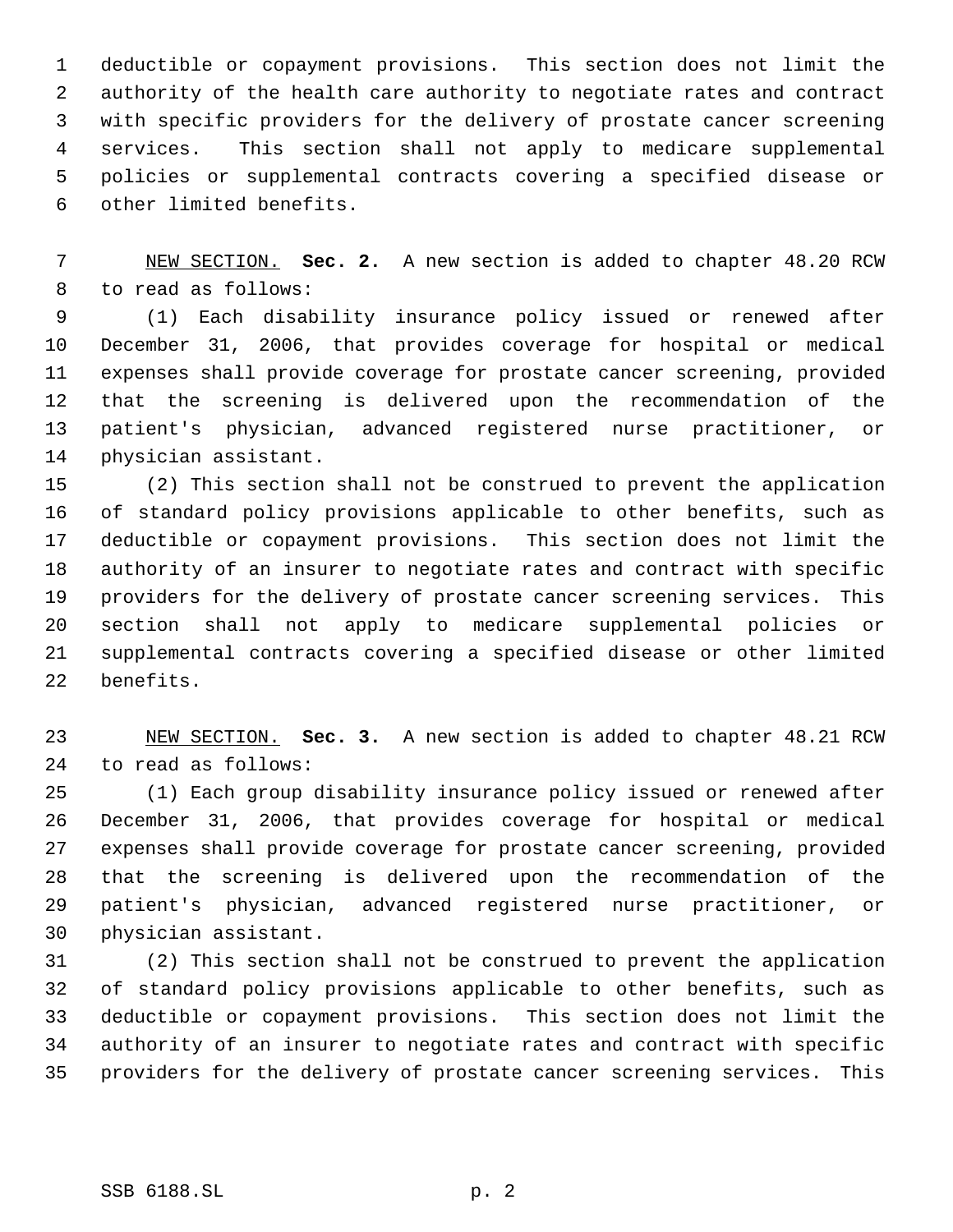section shall not apply to medicare supplemental policies or supplemental contracts covering a specified disease or other limited benefits.

 NEW SECTION. **Sec. 4.** A new section is added to chapter 48.44 RCW to read as follows:

 (1) Each health care service contract issued or renewed after December 31, 2006, that provides coverage for hospital or medical expenses shall provide coverage for prostate cancer screening, provided that the screening is delivered upon the recommendation of the patient's physician, advanced registered nurse practitioner, or physician assistant.

 (2) This section shall not be construed to prevent the application of standard policy provisions applicable to other benefits, such as deductible or copayment provisions. This section does not limit the authority of a contractor to negotiate rates and contract with specific providers for the delivery of prostate cancer screening services. This section shall not apply to medicare supplemental policies or supplemental contracts covering a specified disease or other limited benefits.

 NEW SECTION. **Sec. 5.** A new section is added to chapter 48.46 RCW to read as follows:

 (1) Each health maintenance agreement issued or renewed after December 31, 2006, that provides coverage for hospital or medical expenses shall provide coverage for prostate cancer screening, provided that the screening is delivered upon the recommendation of the patient's physician, advanced registered nurse practitioner, or physician assistant.

 (2) All services must be provided by the health maintenance organization or rendered upon a referral by the health maintenance organization.

 (3) This section shall not be construed to prevent the application of standard policy provisions applicable to other benefits, such as deductible or copayment provisions. This section does not limit the authority of a health maintenance organization to negotiate rates and contract with specific providers for the delivery of prostate cancer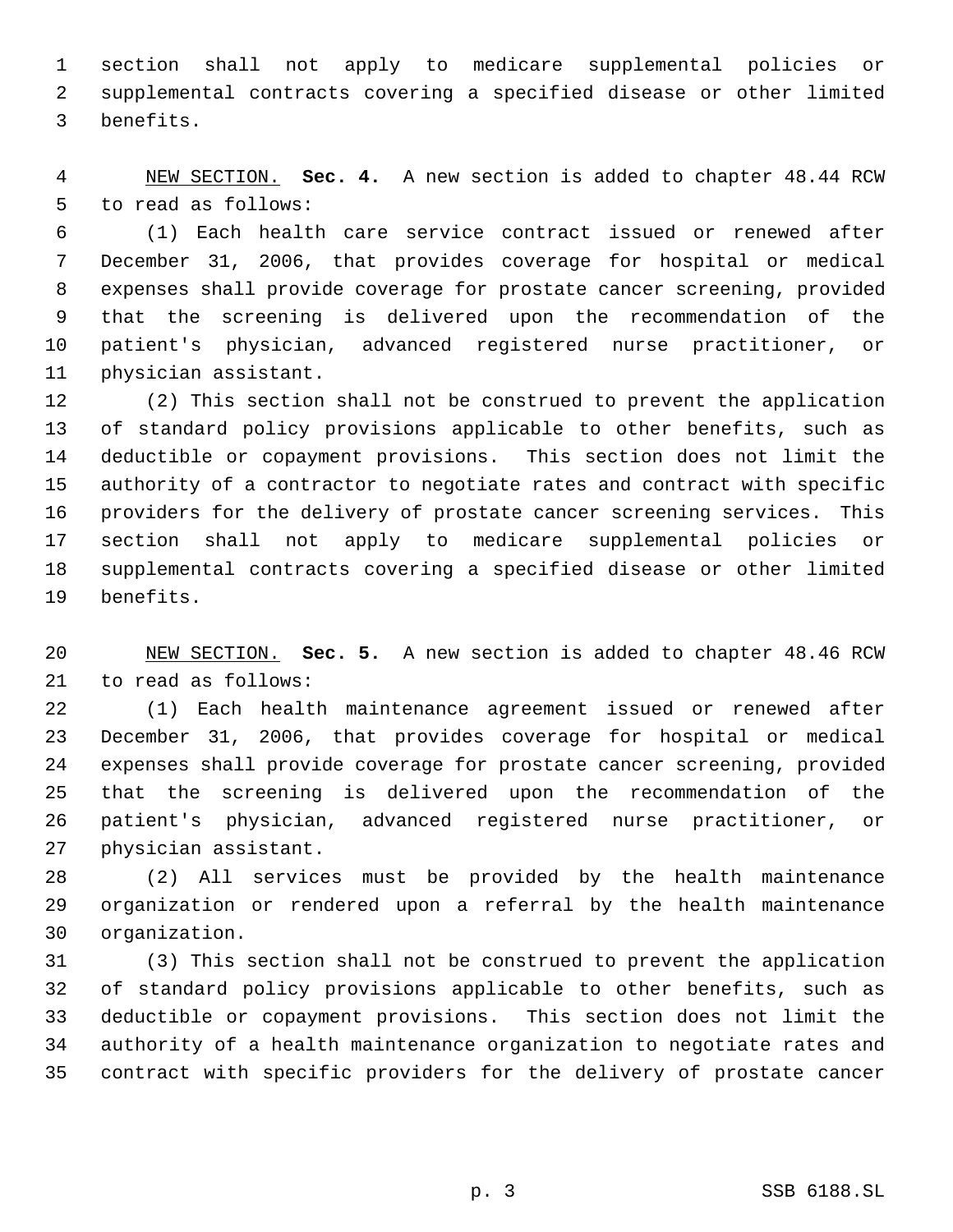screening services. This section shall not apply to medicare supplemental policies or supplemental contracts covering a specified disease or other limited benefits.

 NEW SECTION. **Sec. 6.** A new section is added to chapter 48.125 RCW to read as follows:

 (1) Each self-funded multiple employer welfare arrangement established, operated, providing benefits, or maintained in this state after December 31, 2006, that provides coverage for hospital or medical expenses shall provide coverage for prostate cancer screening, provided that the screening is delivered upon the recommendation of the patient's physician, advanced registered nurse practitioner, or physician assistant.

 (2) This section shall not be construed to prevent the application of standard policy provisions applicable to other benefits, such as deductible or copayment provisions. This section does not limit the authority of a self-funded multiple employer welfare arrangement to negotiate rates and contract with specific providers for the delivery of prostate cancer screening services.

 NEW SECTION. **Sec. 7.** A new section is added to chapter 70.47 RCW to read as follows:

 (1) Any schedule of benefits established or renewed by the Washington basic health plan after December 31, 2006, shall provide coverage for prostate cancer screening, provided that the screening is delivered upon the recommendation of the patient's physician, advanced registered nurse practitioner, or physician assistant.

 (2) This section shall not be construed to prevent the application of standard policy provisions applicable to other benefits, such as deductible or copayment provisions. This section does not limit the authority of the health care authority to negotiate rates and contract with specific providers for the delivery of prostate cancer screening services.

 NEW SECTION. **Sec. 8.** A new section is added to chapter 74.09 RCW to read as follows:

The department shall provide coverage for prostate cancer screening